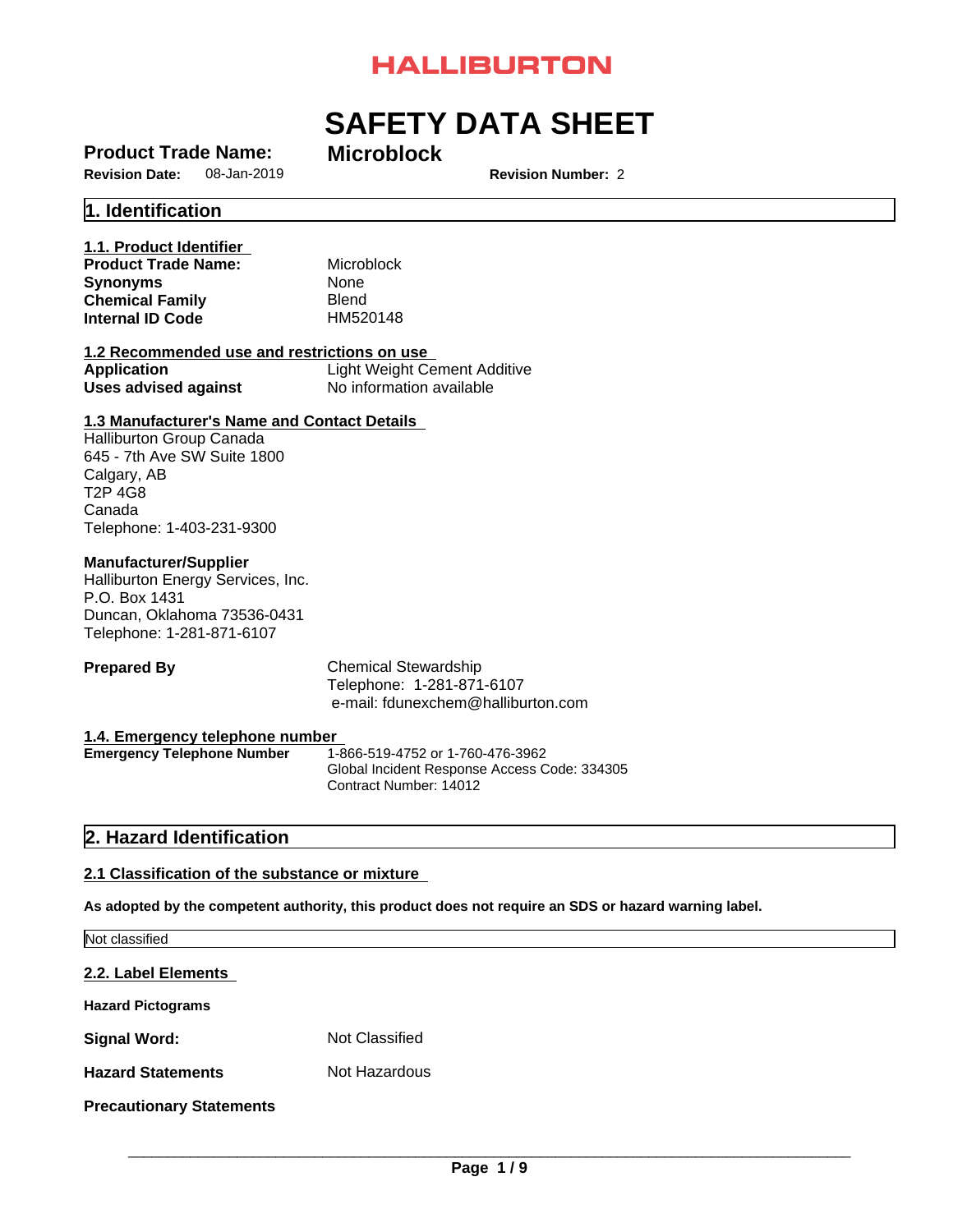| <b>Prevention</b> | None |  |
|-------------------|------|--|
| <b>Response</b>   | None |  |
| <b>Storage</b>    | None |  |
| <b>Disposal</b>   | None |  |

**2.3 Other hazards which do not result in classification**

None known

# **3. Composition/information on Ingredients**

| <b>Substances</b>                                                                                                        | <b>CAS Number</b> | <b>PERCENT</b> | <b>IGHS Classification -</b> | <b>HMIRA Registry</b> | <b>Filing Date</b>       | <b>Decision</b>      |
|--------------------------------------------------------------------------------------------------------------------------|-------------------|----------------|------------------------------|-----------------------|--------------------------|----------------------|
|                                                                                                                          |                   | (w/w)          | 'Canada                      | lNumber               |                          | <b>Granted Datel</b> |
| Contains no hazardous<br>substances in<br>concentrations above cut-off<br>values according to the<br>competent authority | NA                | 80 - 100%      | Not classified               | Not applicable        | <b>Not</b><br>applicable | 'Not<br>applicable   |

The exact percentage (concentration) of the composition has been withheld as proprietary.

| 4. Fir<br><sup>=</sup> irst aid measures |  |
|------------------------------------------|--|
|                                          |  |

# **4.1. Description of first aid measures**

| If inhaled, remove from area to fresh air. Get medical attention if respiratory |
|---------------------------------------------------------------------------------|
| irritation develops or if breathing becomes difficult.                          |
| In case of contact, immediately flush eyes with plenty of water for at least 15 |
| minutes and get medical attention if irritation persists.                       |
| Under normal conditions, first aid procedures are not required.                 |
| Under normal conditions, first aid procedures are not required.                 |
|                                                                                 |

# **4.2 Most important symptoms/effects, acute and delayed**

No significant hazards expected.

**4.3. Indication of any immediate medical attention and special treatment needed**

# **5. Fire-fighting measures**

# **5.1. Extinguishing media**

**Suitable Extinguishing Media** All standard fire fighting media **Extinguishing media which must not be used for safety reasons** None known.

# **5.2 Specific hazards arising from the substance or mixture**

**Special exposure hazards in a fire** None anticipated

# **5.3 Special protective equipment and precautions for fire-fighters**

**Special protective equipment for firefighters**

Full protective clothing and approved self-contained breathing apparatus required for fire fighting personnel.

| 6. Accidental release measures |  |
|--------------------------------|--|
|--------------------------------|--|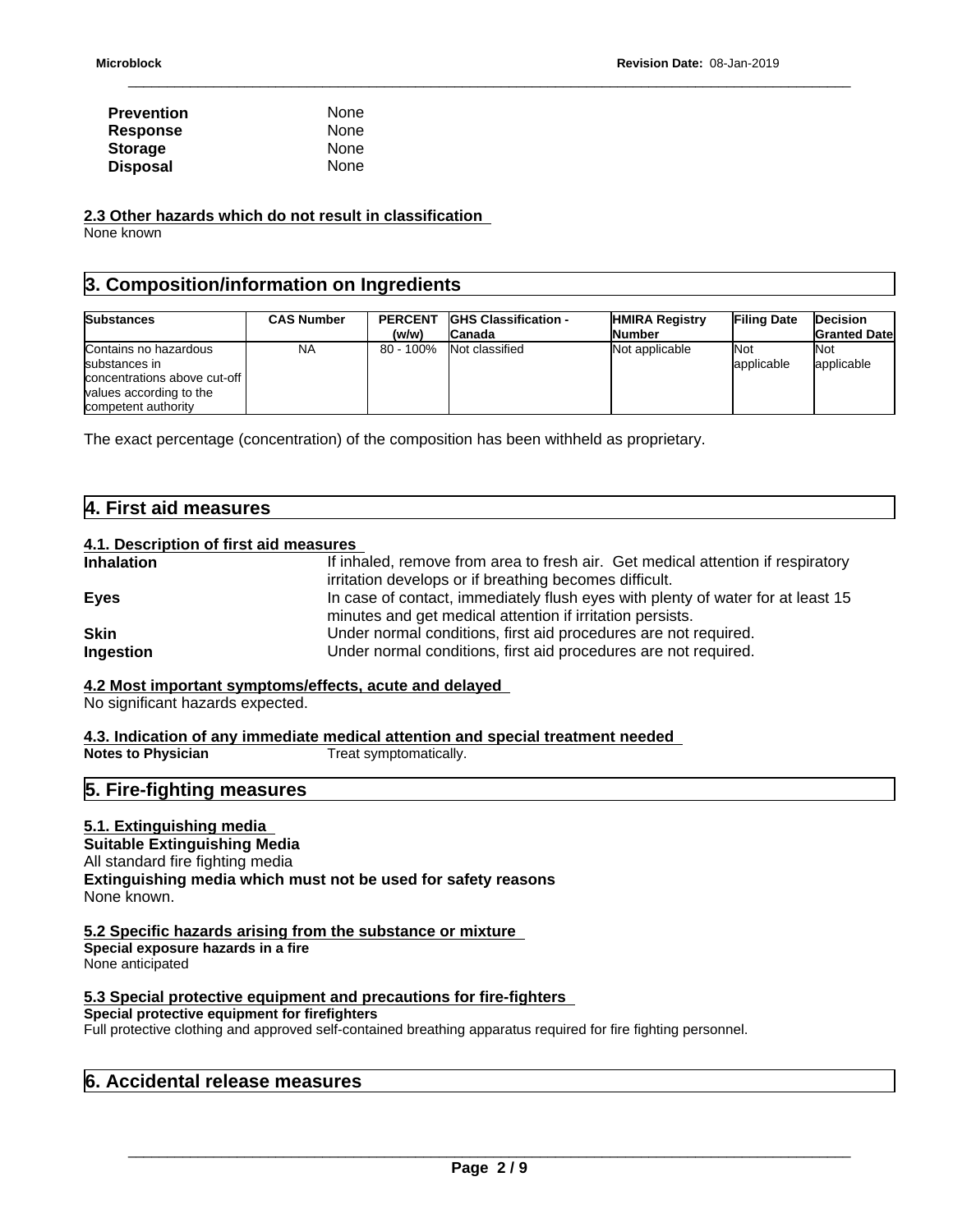## **6.1. Personal precautions, protective equipment and emergency procedures**

Use appropriate protective equipment. Avoid contact with skin, eyes and clothing. Avoid breathing vapors. Ensure adequate ventilation.

See Section 8 for additional information

#### **6.2. Environmental precautions**

Prevent from entering sewers, waterways, or low areas.

#### **6.3. Methods and material for containment and cleaning up**

Isolate spill and stop leak where safe. Contain spill with sand or other inert materials. Scoop up and remove.

# **7. Handling and Storage**

## **7.1. Precautions for safe handling**

### **Handling Precautions**

Avoid contact with eyes, skin, or clothing. This product contains quartz, cristobalite, and/or tridymite which may become airborne without a visible cloud if this product becomes dry. Avoid breathing or creating dust. Use only with adequate ventilation to keep exposures below recommended exposure limits. Wear a NIOSH certified, European Standard EN 149, or equivalent respirator when using dried product.

**Hygiene Measures**

Handle in accordance with good industrial hygiene and safety practice.

#### **7.2. Conditions for safe storage, including any incompatibilities**

## **Storage Information**

Store in a cool, dry location. Store in a well ventilated area. Store at temperature above 32 F (0 C). Do not freeze. Use good housekeeping in storage and work areas to prevent accumulation of dust. Close container when not in use.

# **8. Exposure Controls/Personal Protection**

#### **8.1 Occupational Exposure Limits**

| <b>Substances</b>              | <b>CAS Number</b> | <b>OSHA PEL-TWA</b> | <b>ACGIH TLV-TWA</b> |
|--------------------------------|-------------------|---------------------|----------------------|
| Contains no hazardous          | 'NA               | Not applicable      | Not applicable       |
| substances in concentrations   |                   |                     |                      |
| above cut-off values according |                   |                     |                      |
| to the competent authority     |                   |                     |                      |

#### **8.2 Appropriate engineering controls**

**Engineering Controls** Use in a well ventilated area.

### **8.3 Individual protection measures, such as personal protective equipment**

| <b>Personal Protective Equipment</b> | If engineering controls and work practices cannot prevent excessive exposures,<br>the selection and proper use of personal protective equipment should be<br>determined by an industrial hygienist or other qualified professional based on the<br>specific application of this product. |
|--------------------------------------|------------------------------------------------------------------------------------------------------------------------------------------------------------------------------------------------------------------------------------------------------------------------------------------|
| <b>Respiratory Protection</b>        | Not normally necessary.                                                                                                                                                                                                                                                                  |
| <b>Hand Protection</b>               | Normal work gloves.                                                                                                                                                                                                                                                                      |
| <b>Skin Protection</b>               | Normal work coveralls.                                                                                                                                                                                                                                                                   |
| <b>Eye Protection</b>                | Wear safety glasses or goggles to protect against exposure.                                                                                                                                                                                                                              |
| <b>Other Precautions</b>             | None known.                                                                                                                                                                                                                                                                              |
|                                      |                                                                                                                                                                                                                                                                                          |

# **9. Physical and Chemical Properties**

# **9.1. Information on basic physical and chemical properties**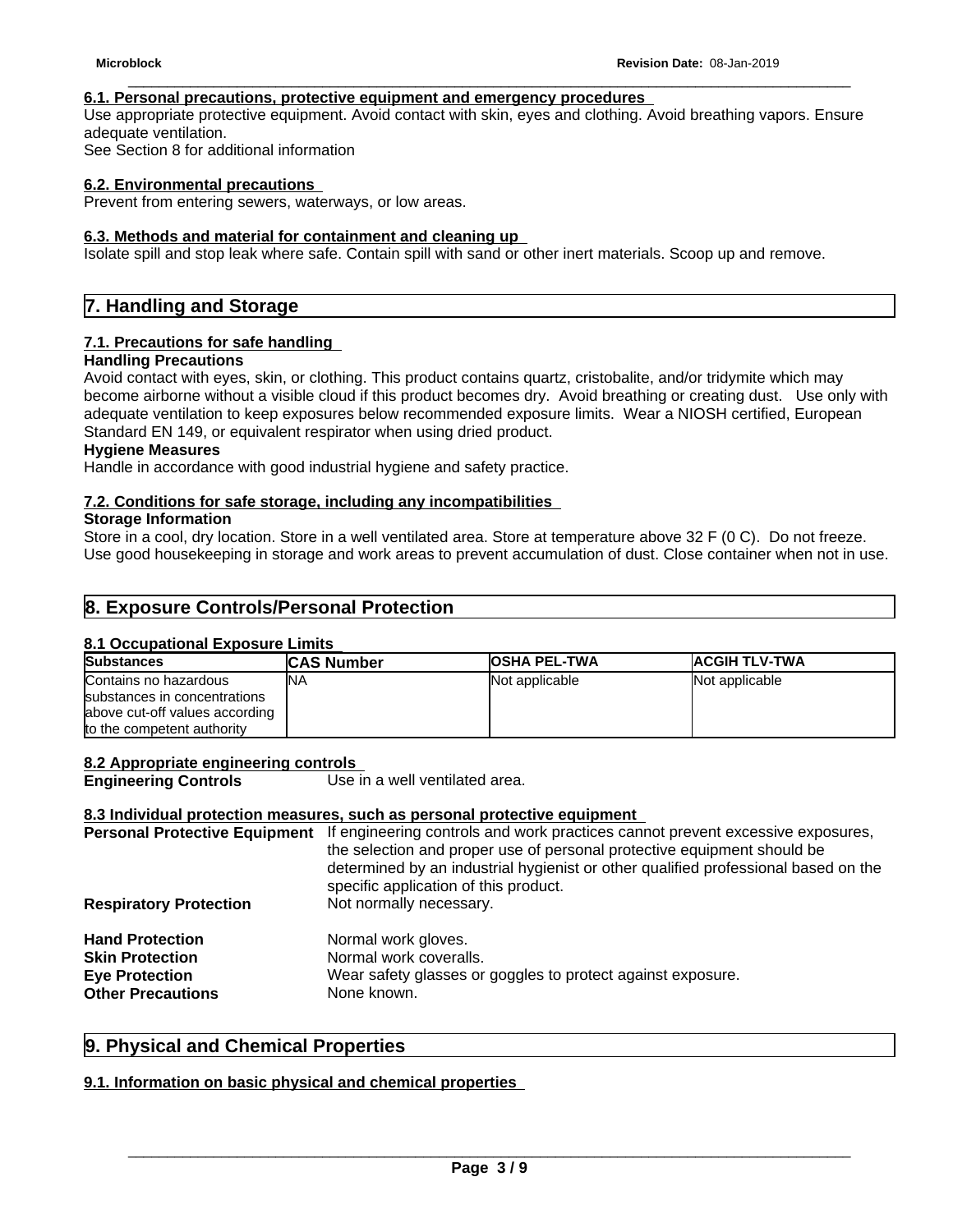| <b>Microblock</b>             |                                        |                          | Revision Date: 08-Jan-2019 |
|-------------------------------|----------------------------------------|--------------------------|----------------------------|
| Physical State: Liquid        |                                        | Color                    | Gray                       |
| Odor:                         | <b>Odorless</b>                        | Odor                     | No information available   |
|                               |                                        | Threshold:               |                            |
| Property                      |                                        | Values                   |                            |
| Remarks/ - Method             |                                        |                          |                            |
| pH:                           |                                        | 6                        |                            |
| <b>Freezing Point / Range</b> |                                        | °C / 32 °F<br>$\Omega$   |                            |
| <b>Melting Point / Range</b>  |                                        | No data available        |                            |
| <b>Pour Point / Range</b>     |                                        | No data available        |                            |
| <b>Boiling Point / Range</b>  |                                        | No data available        |                            |
| <b>Flash Point</b>            |                                        | No data available        |                            |
|                               | <b>Flammability (solid, gas)</b>       | No data available        |                            |
|                               | <b>Upper flammability limit</b>        | No data available        |                            |
|                               | <b>Lower flammability limit</b>        | No data available        |                            |
| <b>Evaporation rate</b>       |                                        | No data available        |                            |
| <b>Vapor Pressure</b>         |                                        | No data available        |                            |
| <b>Vapor Density</b>          |                                        | No data available        |                            |
| <b>Specific Gravity</b>       |                                        | 1.4                      |                            |
| <b>Water Solubility</b>       |                                        | Miscible with water      |                            |
|                               | Solubility in other solvents           | No data available        |                            |
|                               | Partition coefficient: n-octanol/water | No data available        |                            |
|                               | <b>Autoignition Temperature</b>        | No data available        |                            |
|                               | <b>Decomposition Temperature</b>       | No data available        |                            |
| <b>Viscosity</b>              |                                        | No data available        |                            |
| <b>Explosive Properties</b>   |                                        | No information available |                            |
| <b>Oxidizing Properties</b>   |                                        | No information available |                            |
| 9.2. Other information        |                                        |                          |                            |
| <b>VOC Content (%)</b>        |                                        | No data available        |                            |
|                               |                                        |                          |                            |

# **10. Stability and Reactivity**

# **10.1. Reactivity**

Not expected to be reactive.

# **10.2. Chemical stability**

**Stable** 

#### **10.3. Possibility of hazardous reactions** Will Not Occur

# **10.4. Conditions to avoid**

Freezing conditions.

# **10.5. Incompatible materials**

Hydrofluoric acid.

# **10.6. Hazardous decomposition products**

Amorphous silica may transform at elevated temperatures to tridymite (870 C) or cristobalite (1470 C).

# **11. Toxicological Information**

# **11.1 Information on likely routes of exposure**

**Principle Route of Exposure** Eye or skin contact, inhalation.

# **11.2 Symptoms related to the physical,chemical and toxicological characteristics**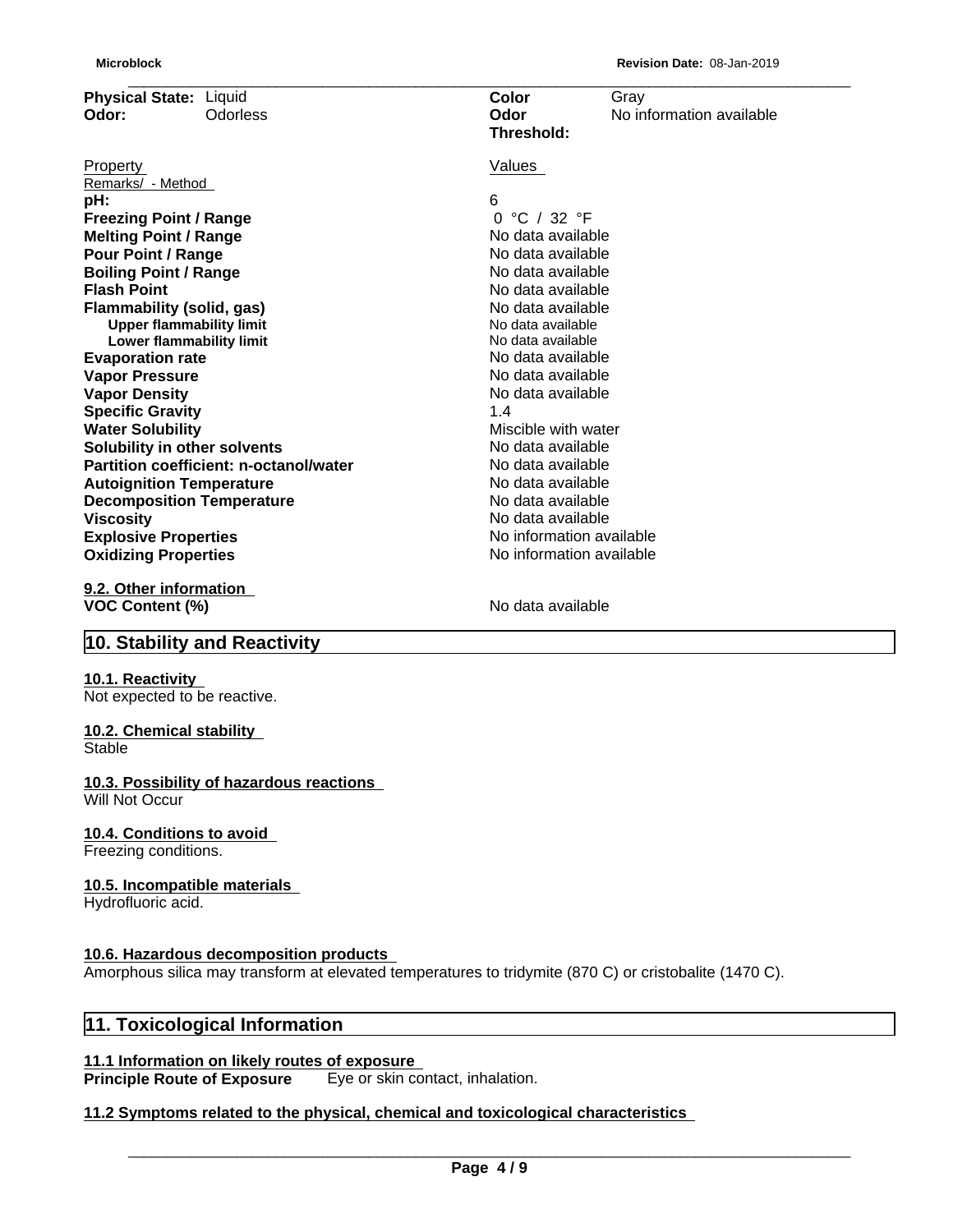| <b>Acute Toxicity</b> |                                         |
|-----------------------|-----------------------------------------|
| <b>Inhalation</b>     | None known.                             |
| <b>Eye Contact</b>    | May cause mechanical irritation to eye. |
| <b>Skin Contact</b>   | None known.                             |
| Ingestion             | None known.                             |

**Chronic Effects/Carcinogenicity** No data available to indicate product or components present at greater than 0.1% are chronic health hazards.

# **11.3 Toxicity data**

# **Toxicology data for the components**

| <b>Substances</b>        | <b>CAS Number</b> | LD50 Oral         | <b>LD50 Dermal</b> | <b>LC50 Inhalation</b> |
|--------------------------|-------------------|-------------------|--------------------|------------------------|
| Contains no hazardous    | <b>INA</b>        | No data available | No data available  | No data available      |
| substances in            |                   |                   |                    |                        |
| concentrations above     |                   |                   |                    |                        |
| cut-off values according |                   |                   |                    |                        |
| to the competent         |                   |                   |                    |                        |
| lauthority               |                   |                   |                    |                        |

| <b>Substances</b>              |           | <b>CAS Number Skin corrosion/irritation</b> |
|--------------------------------|-----------|---------------------------------------------|
| Contains no hazardous          | <b>NA</b> |                                             |
| substances in                  |           |                                             |
| concentrations above cut-off I |           |                                             |
| values according to the        |           |                                             |
| competent authority            |           |                                             |

| <b>Substances</b>              |            | CAS Number Serious eye damage/irritation |
|--------------------------------|------------|------------------------------------------|
| Contains no hazardous          | <b>INA</b> |                                          |
| substances in                  |            |                                          |
| concentrations above cut-off I |            |                                          |
| values according to the        |            |                                          |
| competent authority            |            |                                          |

| <b>Substances</b>              |           | <b>CAS Number Skin Sensitization</b> |
|--------------------------------|-----------|--------------------------------------|
| Contains no hazardous          | <b>NA</b> |                                      |
| substances in                  |           |                                      |
| concentrations above cut-off I |           |                                      |
| values according to the        |           |                                      |
| competent authority            |           |                                      |

| <b>Substances</b>            |     | <b>CAS Number Respiratory Sensitization</b> |
|------------------------------|-----|---------------------------------------------|
| Contains no hazardous        | 'NA |                                             |
| substances in                |     |                                             |
| concentrations above cut-off |     |                                             |
| values according to the      |     |                                             |
| competent authority          |     |                                             |

| <b>Substances</b>            |           | <b>CAS Number Mutagenic Effects</b> |
|------------------------------|-----------|-------------------------------------|
| Contains no hazardous        | <b>NA</b> |                                     |
| substances in                |           |                                     |
| concentrations above cut-off |           |                                     |
| values according to the      |           |                                     |
| competent authority          |           |                                     |

| <b>Substances</b>            |           | <b>CAS Number Carcinogenic Effects</b> |
|------------------------------|-----------|----------------------------------------|
| Contains no hazardous        | <b>NA</b> |                                        |
| substances in                |           |                                        |
| concentrations above cut-off |           |                                        |
| values according to the      |           |                                        |
| competent authority          |           |                                        |
|                              |           |                                        |

| Subs<br>.<br>.                              | <b>ICAS Number R</b> | eproductive toxicity<br>IN |
|---------------------------------------------|----------------------|----------------------------|
| <b>Contains</b><br>hazardous<br>$\sim$<br>. | <b>NA</b>            |                            |
| <b>Isubstances</b> in                       |                      |                            |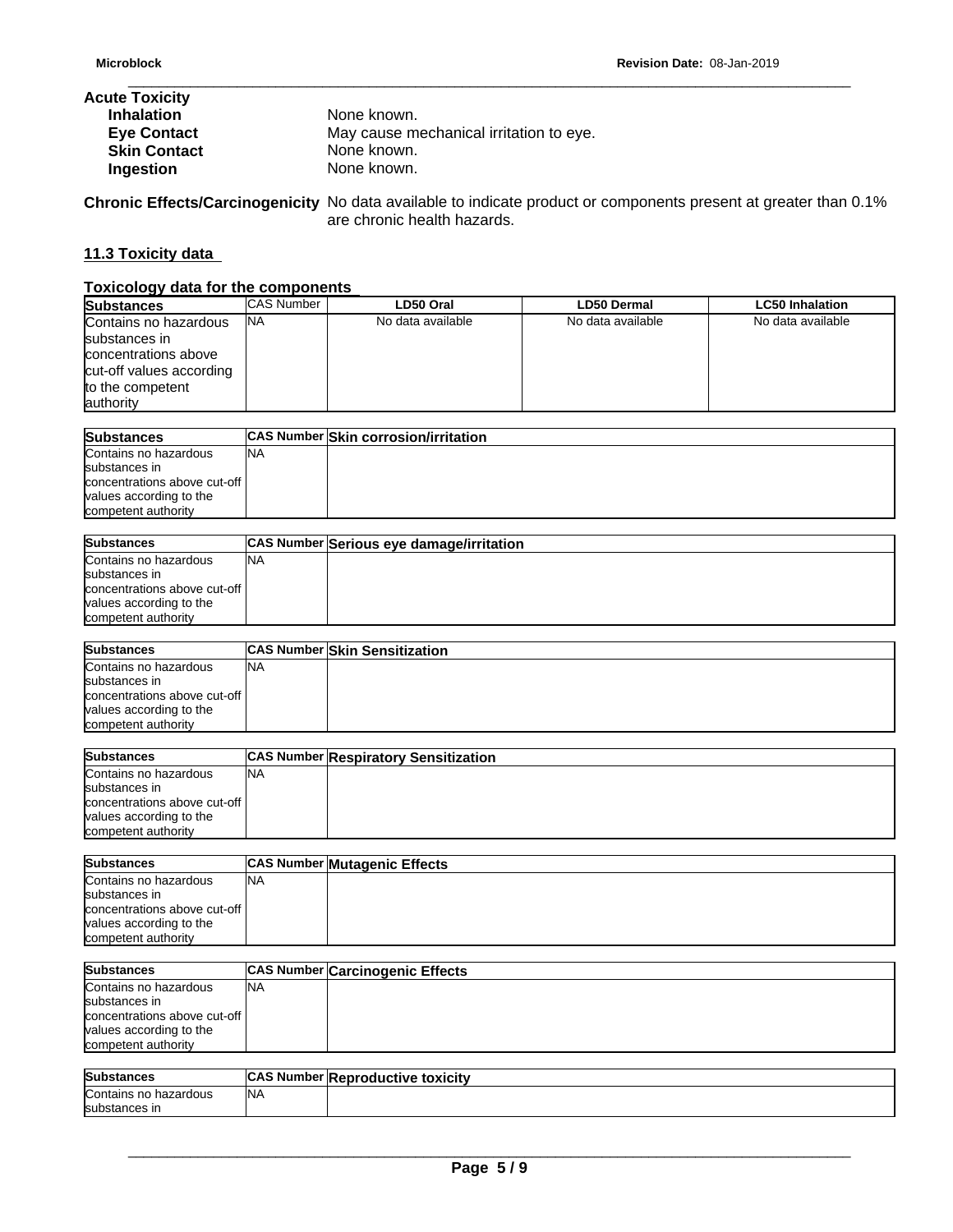| concentrations above cut-off<br>values according to the<br>competent authority | <b>Microblock</b> | <b>Revision Date: 08-Jan-2019</b> |
|--------------------------------------------------------------------------------|-------------------|-----------------------------------|
|                                                                                |                   |                                   |

| <b>Substances</b>            |           | CAS Number STOT - single exposure |
|------------------------------|-----------|-----------------------------------|
| Contains no hazardous        | <b>NA</b> |                                   |
| substances in                |           |                                   |
| concentrations above cut-off |           |                                   |
| values according to the      |           |                                   |
| competent authority          |           |                                   |

| <b>Substances</b>            |            | CAS Number STOT - repeated exposure |
|------------------------------|------------|-------------------------------------|
| Contains no hazardous        | <b>INA</b> |                                     |
| substances in                |            |                                     |
| concentrations above cut-off |            |                                     |
| values according to the      |            |                                     |
| competent authority          |            |                                     |

| <b>Substances</b>              |           | <b>CAS Number Aspiration hazard</b> |
|--------------------------------|-----------|-------------------------------------|
| Contains no hazardous          | <b>NA</b> |                                     |
| substances in                  |           |                                     |
| concentrations above cut-off I |           |                                     |
| values according to the        |           |                                     |
| competent authority            |           |                                     |

# **12. Ecological Information**

# **12.1. Toxicity Product Ecotoxicity Data**

No data available

# **Substance Ecotoxicity Data**

| <b>Substances</b>     | <b>CAS Number</b> | <b>Toxicity to Algae</b> | <b>Toxicity to Fish</b>                             | <b>Toxicity to</b> | <b>Toxicity to Invertebrates</b>                    |
|-----------------------|-------------------|--------------------------|-----------------------------------------------------|--------------------|-----------------------------------------------------|
|                       |                   |                          |                                                     | Microorganisms     |                                                     |
| Contains no           | <b>INA</b>        |                          | No information available   No information available |                    | No information available I No information available |
| hazardous substances  |                   |                          |                                                     |                    |                                                     |
| lin concentrations    |                   |                          |                                                     |                    |                                                     |
| labove cut-off values |                   |                          |                                                     |                    |                                                     |
| according to the      |                   |                          |                                                     |                    |                                                     |
| competent authority   |                   |                          |                                                     |                    |                                                     |

# **12.2. Persistence and degradability**

| <b>Substances</b>                                | <b>CAS Number</b> | <b>Persistence and Degradability</b> |
|--------------------------------------------------|-------------------|--------------------------------------|
| Contains no hazardous substances in              | <b>INA</b>        | No information available             |
| concentrations above cut-off values according to |                   |                                      |
| the competent authority                          |                   |                                      |

# **12.3. Bioaccumulative potential**

| <b>Substances</b>                                | <b>CAS Number</b> | <b>Bioaccumulation</b>   |
|--------------------------------------------------|-------------------|--------------------------|
| Contains no hazardous substances in              | 'NA               | No information available |
| concentrations above cut-off values according to |                   |                          |
| the competent authority                          |                   |                          |

# **12.4. Mobility in soil**

| Substances                                                 | <b>ICAS Number</b> | <b>Mobility</b>                    |
|------------------------------------------------------------|--------------------|------------------------------------|
| Contains no hazardous substances in concentrations         | <b>NA</b>          | ı available<br>information ر<br>Nο |
| labove cut-off values according to the competent authority |                    |                                    |

# **12.5 Other adverse effects**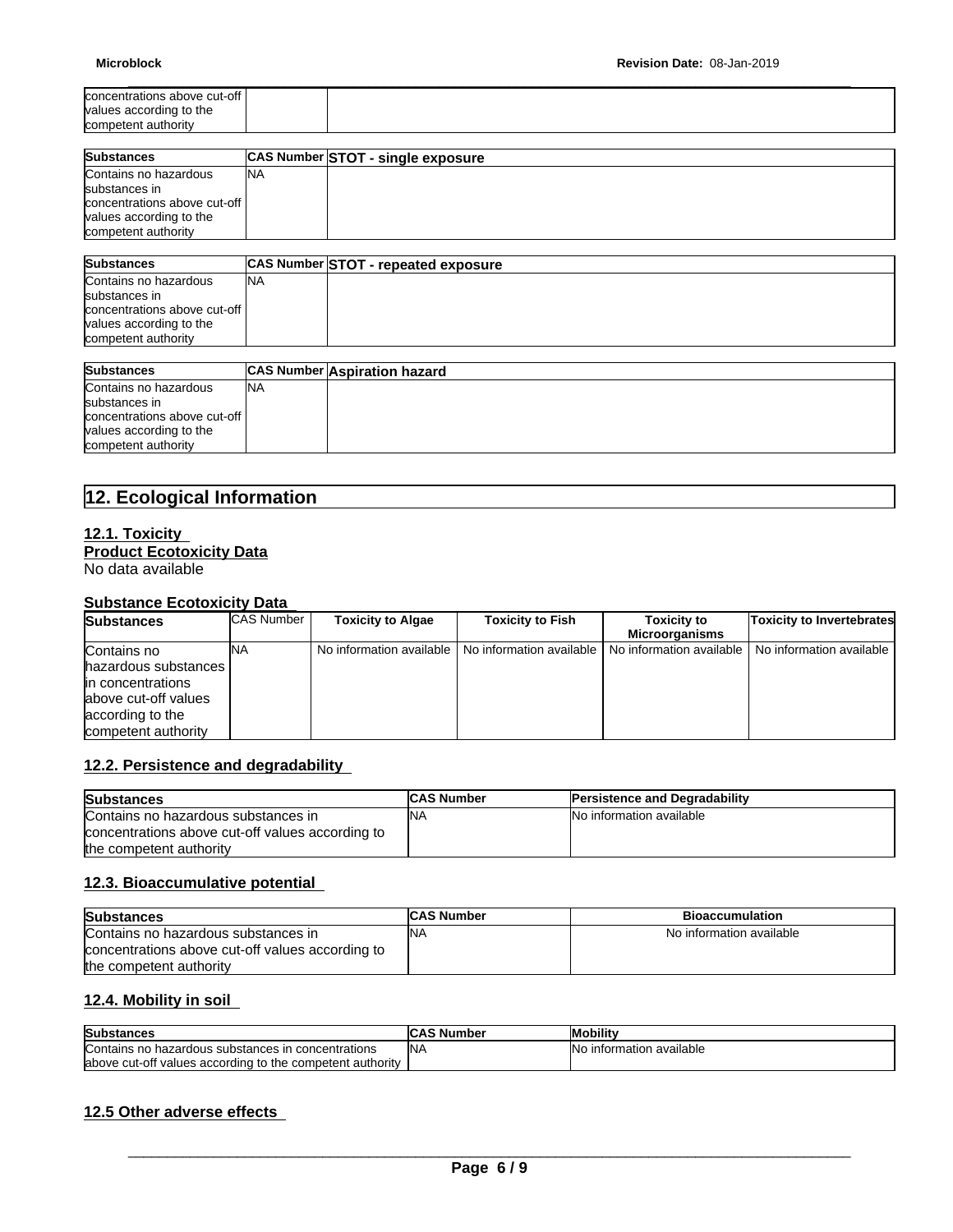No information available

# **13. Disposal Considerations 13.1. Waste treatment methods Disposal methods** Disposal should be made in accordance with federal, state, and local regulations. Bury in a licensed landfill according to federal, state, and local regulations. **Contaminated Packaging** Follow all applicable national or local regulations. **14. Transport Information Canadian TDG UN Number** Not restricted **UN proper shipping name:** Not restricted **Transport Hazard Class(es):** Not applicable **Packing Group: Environmental Hazards:** Not applicable **US DOT UN Number** Not restricted<br> **UN proper shipping name:** Not restricted **UN** proper shipping name: **Transport Hazard Class(es):** Not applicable **Packing Group:** Not applicable<br> **Environmental Hazards:** Not applicable **Environmental Hazards: IMDG/IMO UN Number** Not restricted **UN proper shipping name:** Not restricted **Transport Hazard Class(es):** Not applicable **Packing Group:** Not applicable **Environmental Hazards:** Not applicable **IATA/ICAO UN Number** Not restricted **UN proper shipping name:** Not restricted **Transport Hazard Class(es):** Not applicable **Packing Group: Environmental Hazards:** Not applicable **Transport in bulk according to Annex II of MARPOL 73/78 and the IBC Code** Not applicable

**Special Precautions for User** None

# **15. Regulatory Information**

# **Canadian Regulations**

**Canadian Domestic Substances** All components listed on inventory or are exempt.**List (DSL)**

# **US Regulations**

**US TSCA Inventory** All components listed on inventory or are exempt.

#### **TSCA Significant New Use Rules - S5A2**

| <b>Substances</b>                                        | <b>CAS Number</b> | <b>S5A2</b><br>∖ Sianificant New Use Rules ⋅ |
|----------------------------------------------------------|-------------------|----------------------------------------------|
| concentrations ו<br>IContains no hazardous substances in | IN <sub>A</sub>   | <b>Not applicable</b>                        |
| labove cut-off values according to the competent         |                   |                                              |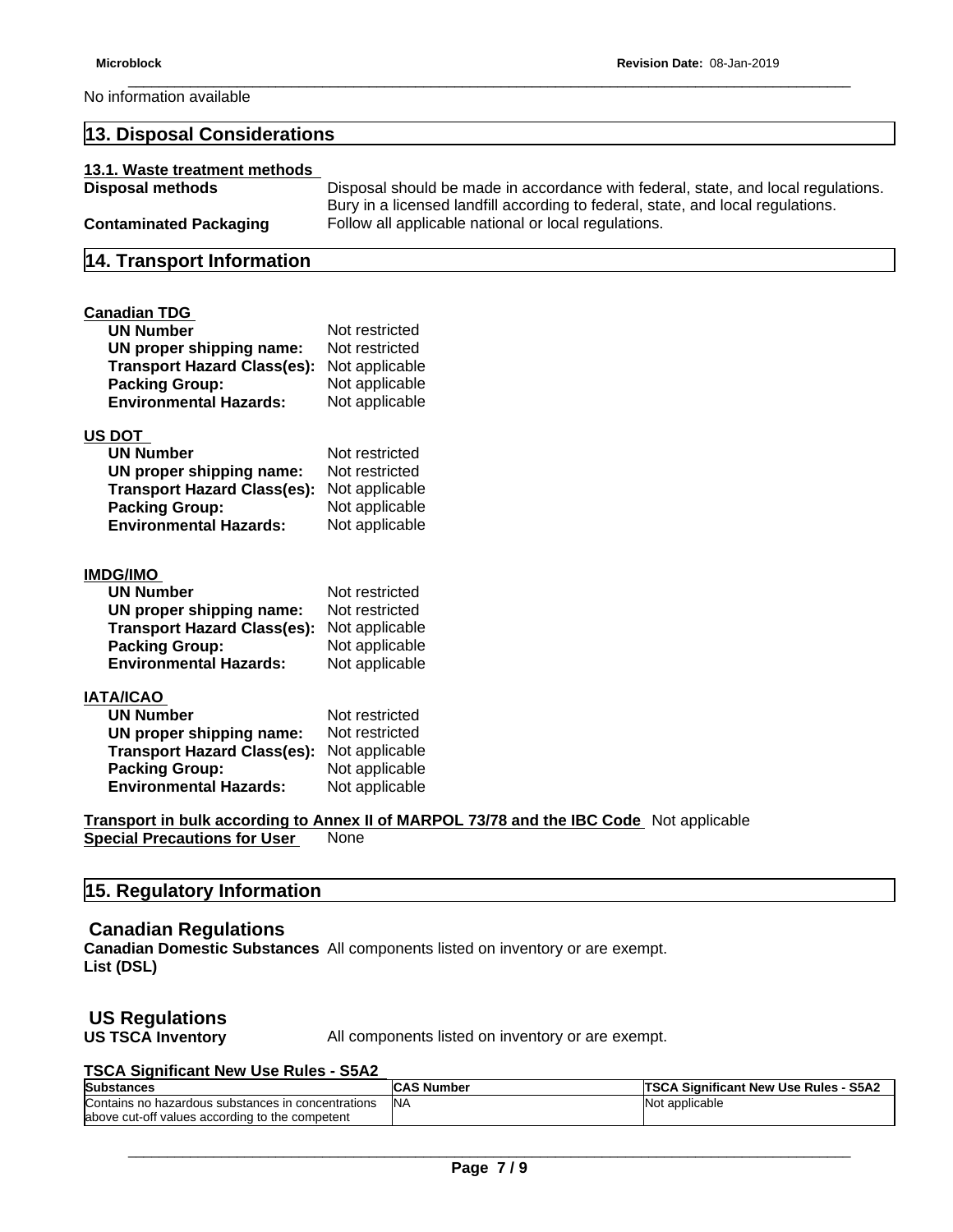authority

#### **EPA SARA Title III Extremely Hazardous Substances**

| <b>Substances</b>                                                                                                   | <b>CAS Number</b> | <b>EPA SARA Title III Extremely Hazardous</b> |
|---------------------------------------------------------------------------------------------------------------------|-------------------|-----------------------------------------------|
|                                                                                                                     |                   | <b>Substances</b>                             |
| Contains no hazardous substances in concentrations<br>above cut-off values according to the competent<br>lauthority | <b>INA</b>        | Not applicable                                |

# **EPA SARA (311,312) Hazard Class**

None

## **EPA SARA (313) Chemicals**

| <b>Substances</b>                                                                                                   | <b>CAS Number</b> |                | Toxic Release Inventory (TRI) -  Toxic Release Inventory (TRI) - |
|---------------------------------------------------------------------------------------------------------------------|-------------------|----------------|------------------------------------------------------------------|
|                                                                                                                     |                   | Group          | <b>IGroup II</b>                                                 |
| Contains no hazardous substances in<br>concentrations above cut-off values<br>laccording to the competent authority | INA               | Not applicable | Not applicable                                                   |

## **EPA CERCLA/Superfund Reportable Spill Quantity**

| <b>Substances</b>                                  | <b>CAS Number</b> | <b>ICERCLA RQ</b> |
|----------------------------------------------------|-------------------|-------------------|
| Contains no hazardous substances in concentrations | INA               | Not applicable    |
| above cut-off values according to the competent    |                   |                   |
| lauthority                                         |                   |                   |

# **EPA RCRA Hazardous Waste Classification**

If product becomes a waste, it does NOT meet the criteria of a hazardous waste as defined by the US EPA.

| <b>NFPA Ratings:</b> | Health 0, Flammability 0, Reactivity 0  |
|----------------------|-----------------------------------------|
| <b>HMIS Ratings:</b> | Health 0*, Flammability 0, Reactivity 0 |

# **16. Other information**

| <b>Preparation Information</b><br><b>Prepared By</b> | <b>Chemical Stewardship</b><br>Telephone: 1-281-871-6107<br>e-mail: fdunexchem@halliburton.com |
|------------------------------------------------------|------------------------------------------------------------------------------------------------|
| <b>Revision Date:</b>                                | 08-Jan-2019                                                                                    |
| <b>Reason for Revision</b>                           | Update to Format                                                                               |

#### **Additional information**

For additional information on the use of this product, contact your local Halliburton representative.

For questions about the Safety Data Sheet for this or other Halliburton products, contact Chemical Stewardship at 1-580-251-4335.

#### **Key or legend to abbreviations and acronyms used in the safety data sheet**

bw–bodyweight CAS - Chemical Abstracts Service EC50 – Effective Concentration 50% ErC50 - Effective Concentration growth rate 50% LC50 - Lethal Concentration 50% LD50 - Lethal Dose 50%  $LL50$  – Lethal Loading  $50\%$ mg/kg–milligram/kilogram mg/L–milligram/liter NIOSH - National Institute for Occupational Safety and Health NTP - National Toxicology Program OEL - Occupational Exposure Limit